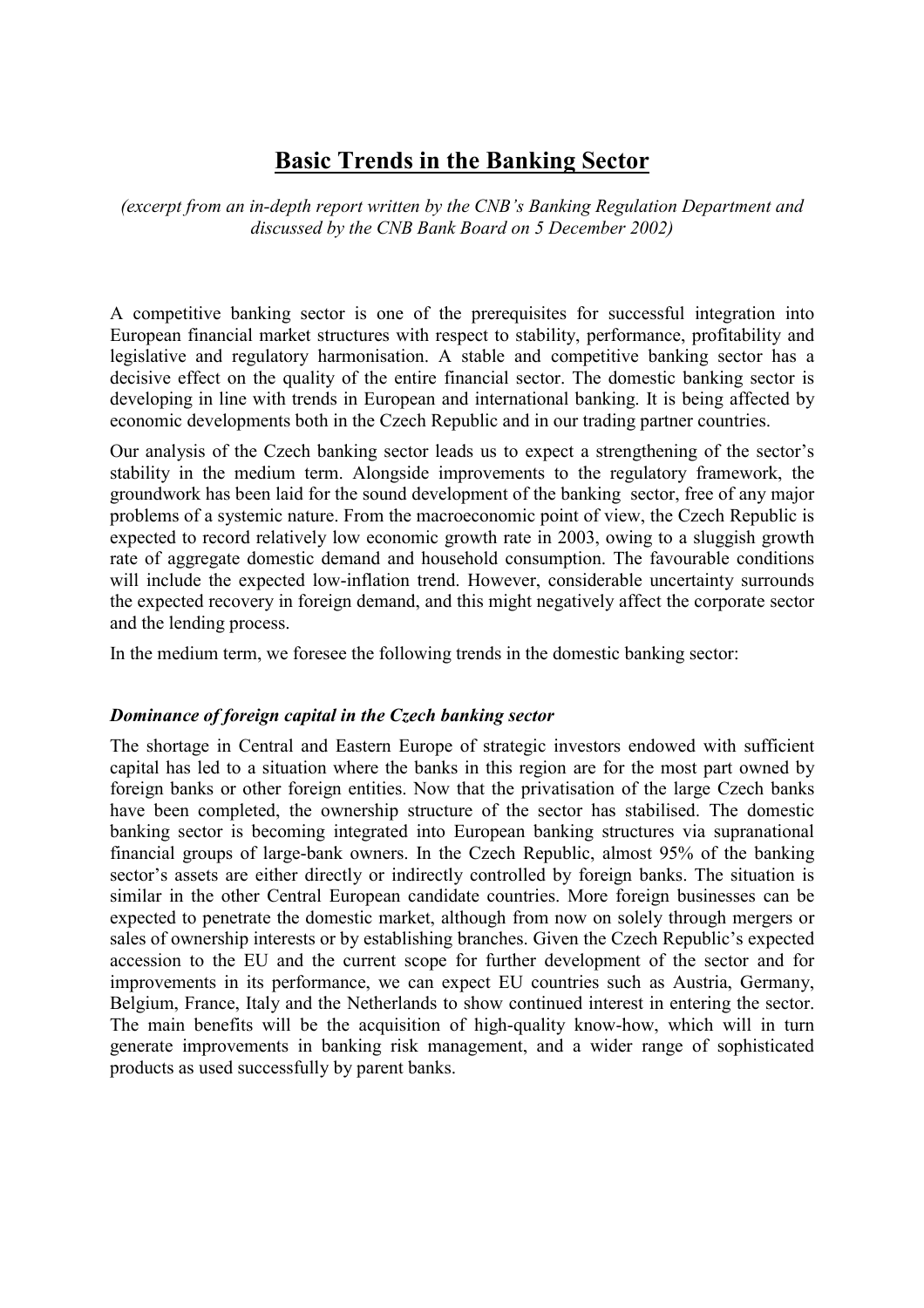## *A continuing process of concentration of the banking sector*

The process of concentration through mergers and acquisitions is governed by the need to be competitive and to cut costs. Most active in this respect in the EU are Italian, German and French banks. EU banking markets are, in the main, controlled by a small group of the largest entities. In the individual countries, the share of the five largest banks in total banking sector assets ranges from 20% (Germany) up to 82% (the Netherlands). Over the last ten years, the number of credit institutions in the EU has fallen by 35%, equating to an average decrease of 440 institutions a year. Small and medium-sized banks usually take advantage of gaps in the market and specialise in particular banking products or specific groups of customers. In Central and Eastern Europe, concentration is closely bound up with the privatisation process.

The concentration process in the Czech Republic is visible mainly in the growing significance of medium-sized banks, which are gradually expanding their activities. The results of the concentration process in the EU countries is also affecting the Czech banking sector, via mergers and acquisitions of banks that are now part of the domestic banking sector.

## *The development of new products and services*

The trend towards offering clients a widening range of products and services is becoming a significant factor of competition in the banking sector. Non-banking financial and nonfinancial companies, intermediaries and sellers are competing with banks in some products and services. In expanding the range of products and services they provide, banks are relying on financial groups and are making use of economies of scope and increased market segmentation and offering combined products. The product range derives from the life cycle, the changing needs of clients and the economic conditions. In the EU countries, emphasis is placed on offering a wide range of products from the areas of asset management and private banking, products associated with the ageing of the population, and risk-mitigation products. As for specific products, bancassurance continues to develop apace. However, the range of products and services offered differs from one country to another according to the level of development of its banking sector and to the traditional behavioural patterns of clients.

Despite developing dynamically in recent years, the domestic market has yet to take full advantage of the current possibilities. On top of the traditional range of banking products and services, we can expect to see new investment-banking products as well as financial insurance and consultancy products and combinations thereof. In retail banking, new innovated banking services in the credit, deposit and payment instrument areas will be introduced. The new strategic owners of the large banks are expected to play an active role. The development of banking products on the basis of knowledge transfer will be an important factor as regards competition in the sector.

#### *New technologies in distribution networks*

The development of distribution networks varies from country to country, depending on how conservative clients are and how able they are to embrace new technology. A convenient around-the-clock service is becoming the general standard. Direct (electronic) banking offers the advantages of cost savings and the acquisition of target client groups. However, branch networks will remain indispensable, especially in retail banking.

In the Czech Republic, most clients use a telephone connection with the bank for their direct banking. In the future, greater use of mobile telephone networks and, in particular, the Internet can be expected. Banks are encouraging their clients to use the new distribution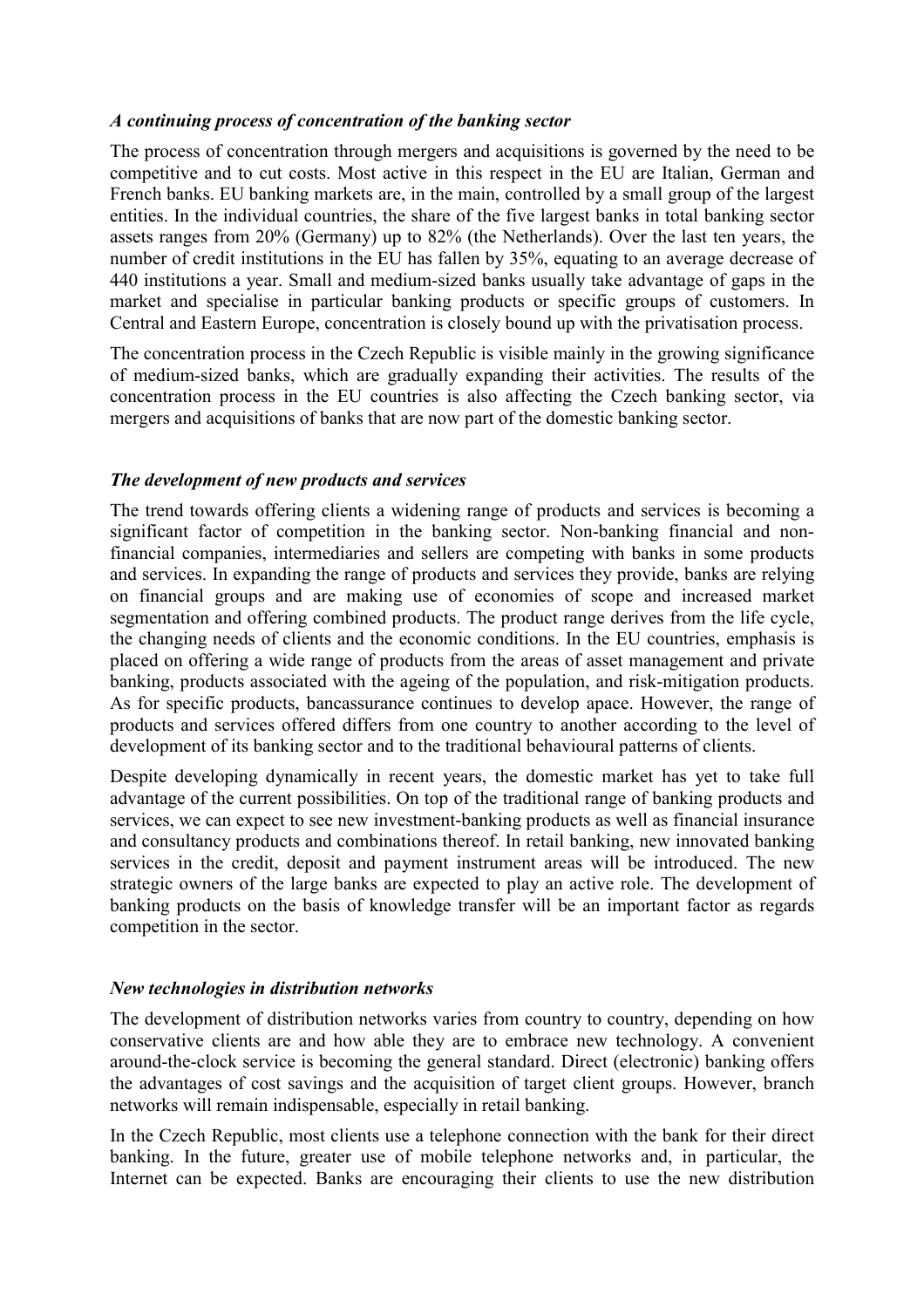channels mainly by means of their pricing policies. The rapid development of electronic banking is creating conditions that will allow the domestic banking sector to converge towards the level in the European Union in the use of diversified distribution networks. This convergence is conditional on increased Internet accessibility in the medium term and the elimination of concerns about data being misused when banking transactions are performed via the new distribution channels.

#### *A continued leading position of the banking sector in the financial sector*

The banking sector plays the most important role in the overall financial sector in the Czech Republic, accounting for around 80% of total assets of the financial sector. Although the nonbank financial sector is displaying dynamic growth, it is still underdeveloped by comparison with the EU. Relative to the other candidate countries, the Czech non-bank financial sector has a fairly high share, but here too there is considerable room for growth.

The second most important segment in most of the candidate countries' financial sectors is the insurance industry, which accounts for around 7%–8% of the financial sector's total assets. The market as a whole is insufficiently developed. The use of insurance products in the EU countries is significantly higher, but there are big differences across the individual countries. In Portugal and Spain, insurance companies account for 20% of financial sector assets, whereas in Austria the figure is close on 30% and in Germany it is almost 50%. Greece with its 6% is comparable with the candidate countries. The growth potential in the Czech Republic lies chiefly in bancassurance, life insurance and a diversified range of life-cyclerelated insurance products.

Despite the dynamic development of the non-bank financial sector, the banking sector can be expected to continue its dominance of the Czech financial sector. This can also be deduced from the low ratio of banking assets to GDP relative to the average in the EU (117% in the Czech Republic, as against 270% in the Euroarea).

# *Continuing development of financial groups*

As elsewhere around the world, there exist financial groups in the Czech Republic. They are led, as a rule, by banks that are already part of supranational financial groups. These banking financial groups generally comprise an insurance company, a pension fund, an investment company, a building societies, unit trusts, a leasing company, a factoring company and suchlike. In some cases, these companies are among the most significant on the relevant domestic market. In this way, banks can increase their effectiveness, make use of retail networks within the financial group, increase the benefits for clients by providing a comprehensive service and offering combined products, and develop cross-selling of the group members' products. Banks thus have a share in the results of other financial market entities. By being part of financial groups, banks can diversify both their activities and their risks.

# *Continued dominance of the three large banks*

Notwithstanding a slight decline in their share of the domestic market (connected with privatisations and associated clean-up operations), the large banks still occupy the leading position in the banking sector and in the financial sector as a whole. They head banking groups, but on the other hand they themselves have become an integral part of foreign groups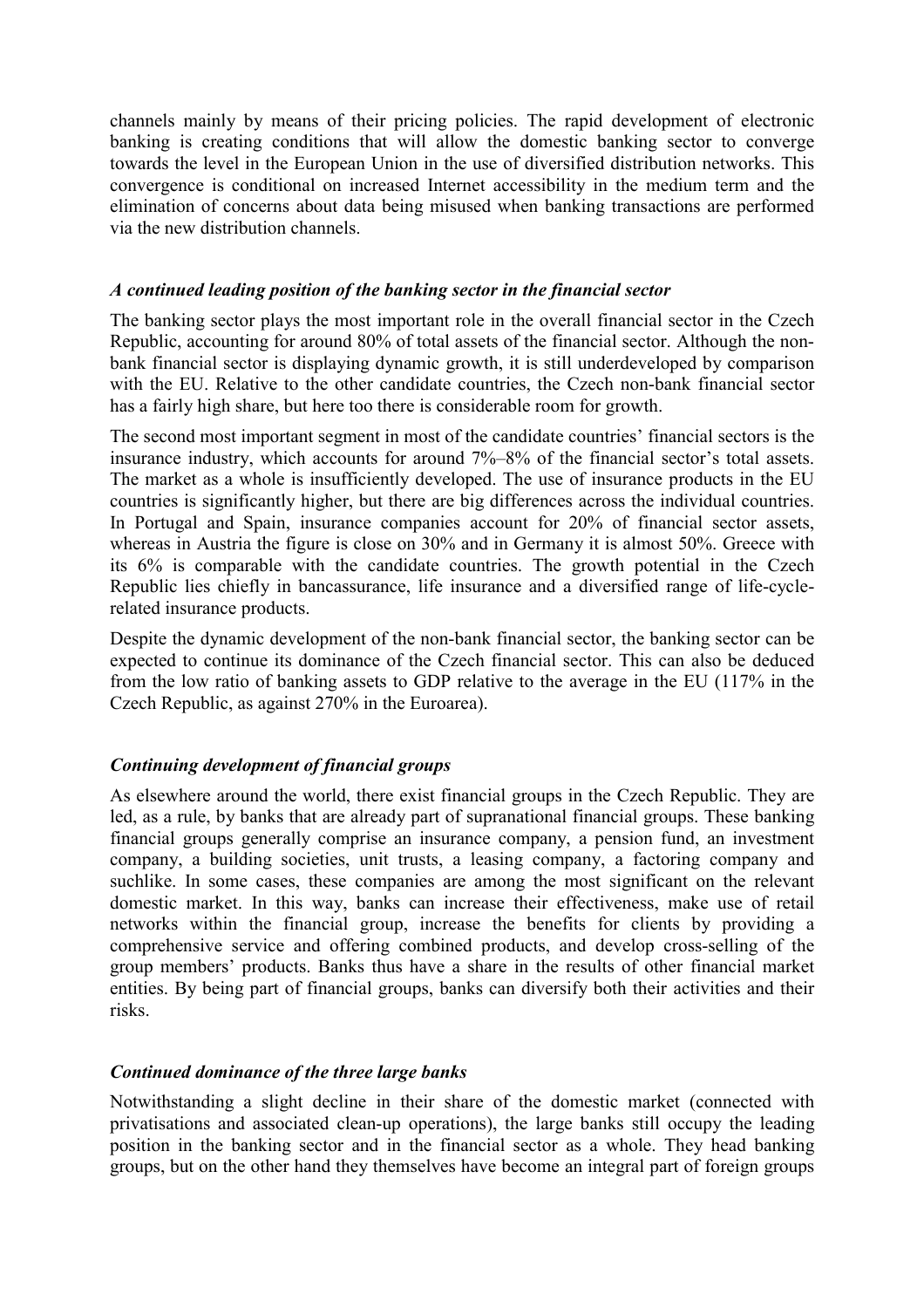and their future activities will be determined by the foreign owner's strategy. This concerns also most of other banks operating in the Czech banking sector which, as a rule, are foreign bank subsidiaries or foreign bank branches.

The primary objective of strategic investors in the large banks will be to increase the value of their investments in the medium-to-long term, and not to make short-term profits and sell the bank on. Another source of cost savings and risk mitigation will be centralisation and the sharing of activities within parent-bank financial groups at a level that is not in contradiction with the valid legal rules. As regards adapting to the EU environment, the acquisition of highquality know-how – which will lead to improvements in internal procedures in banks, especially for banking risk management – will be particularly useful. Clients will be offered a wider range of sophisticated products as used successfully by the parent bank.

## *Prudent lending to corporate clientele*

The only modest growth in lending expected in the period ahead is due not to a shortage of funds, but primarily to continuing cautious behaviour of banks. This takes the form of a rigorous selective approach to lending based on the soundness of corporate clients. This development has been fostered in part by the slowdown in economic growth and by the banks' continuing problems with recovering debts. Banks have been unable to find sufficient opportunities on the lending market with acceptable credit risk. The Central Register of Credits of entrepreneuring entities operated by the CNB should help to improve the assessment of clients' soundness. As regards sources of financing for the corporate sector, borrowing has been supplemented with high volumes of intercompany debts, foreign investment inflow and other alternatives to bank loans. The capital markets still play an insignificant role in financing the corporate sector.

In the Czech Republic, the total volume of credits granted stands at 45% of GDP, compared to around 97% in the Euroarea. Although the figure for the Czech Republic is the highest of all the Central European candidate countries, the comparison with the EU countries suggests considerable growth potential. However, the increased demands of Czech banks with regard to the soundness and financial strength of enterprises as a guarantee that loans will be repaid are considerably hampering the growth in lending.

#### *Growth in retail banking*

The lack of opportunities for effective allocation of loans to corporates and the strengthening effect of non-bank competition, along with the relatively low indebtedness of the population, has led banks to offer a wider assortment of loans to individuals. However, despite vigorous growth in recent years, their share of the total volume of loans granted remains relatively low (14.3% as at 30 June 2002). Household indebtedness in the Czech Republic (9.4%) is much lower than in the EU countries (50%). This suggests considerable room for further growth, something that an ever-growing number of banks on the Czech banking market are declaring in their strategies. Providing loans to private individuals is generally considered less risky than lending to corporate clientele.

In the area of consumer credits, banks are facing quite stiff competition from financial and commercial companies offering personal loans, instalment sales, credit cards and so on. The key factor in this competition is the on-the-spot availability of such loans. The lending process is being streamlined, among other things, by a commercial register of loans provided to private individuals, through which banks can exchange information on the payment histories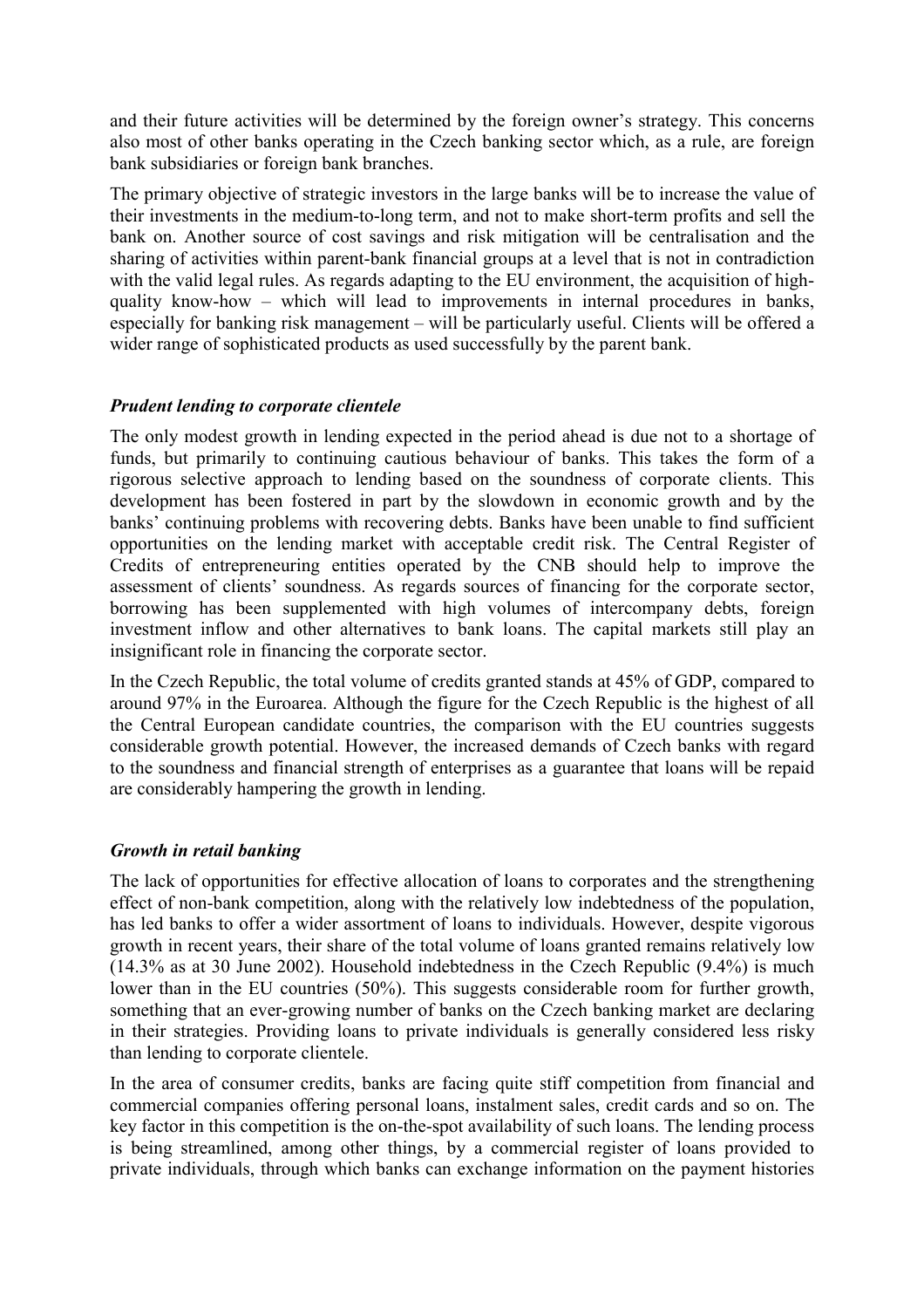of their clients. A significant factor in standardising the terms and conditions for granting consumer credit is the new Consumer Credit Act, which requires lenders to state their annual percentage rates.

## *Improvements in loan portfolio quality, leading to a reduced need for provisioning*

The stability of the banking sector has been considerably enhanced by a marked improvement in loan portfolio quality. Although the decline in the volume of classified credits is mainly due to past transfers of bad debts from the banks being privatised to Konsolidační banka (now called the Czech Consolidation Agency), the improved quality of new loans resulting from the banks' cautious approach is also starting to have a positive effect. Despite the many improvements, loan portfolio quality remains the biggest risk to the domestic banking sector and remains below the EU countries average. The share of classified credits in total credits fell from 29% in end-2000 to 17.9% in mid-2002. However, the still relatively high share of classified credits is largely due to a stricter classification methodology in the Czech Republic, a low level of write-offs against provisions for tax reasons, and by the slow process of enforcing collateral. The potential risk from classified credits is currently fully covered by provisions and reserves. Any further lowering of the volume of bad loans will depend on an increase in the level of write-offs of loss loans against already existing provisions and in particular on the banks' ability to provide recoverable loans. Portfolio quality and loan recoverability are also likely to be affected by comprehensive new procedures for managing lending transactions and credit risk.

## *Involvement of banks in financing state debt and in transactions with the CNB*

The limited lending by banks to risky corporate clientele in recent years has resulted in a relatively large surplus of funds, for which banks are seeking profitable, low-risk applications. This situation is evidenced in particular by the ratio of client credits to client deposits (government institutions excluded). In the Czech Republic the volume of deposits significantly exceeds that of credits (by around 46%), whereas in the EU countries the opposite applies, owing to the greater involvement of the banks there in lending.

Banks are investing their surplus funds in medium and long-term government bonds. These instruments are one of the most frequently used risk-free alternatives for the investment of banks' funds, as they guarantee profits. In their portfolios, banks hold around 62% of the total volume of government securities issued, while government bonds account for 9.5% of their total assets. Banks can make almost the same profit from government debt, with virtually zero credit risk, provided that the bonds are held to maturity. Banks are also actively involved in transactions with the central bank.

Banks have minimal involvement in securities trading on the stock and bond markets (except in the case of government securities). This is chiefly due to the low volume of nongovernment bonds on the market and the high risk associated with shares. Another investment option is to allocate assets abroad, and in particular to deposit them at non-resident banks. However, the decline in interest rates is gradually reducing the profitability of this type of investment.

Given the expectations of limited lending activity, the banks' current fund-allocation preferences will persist in the period ahead.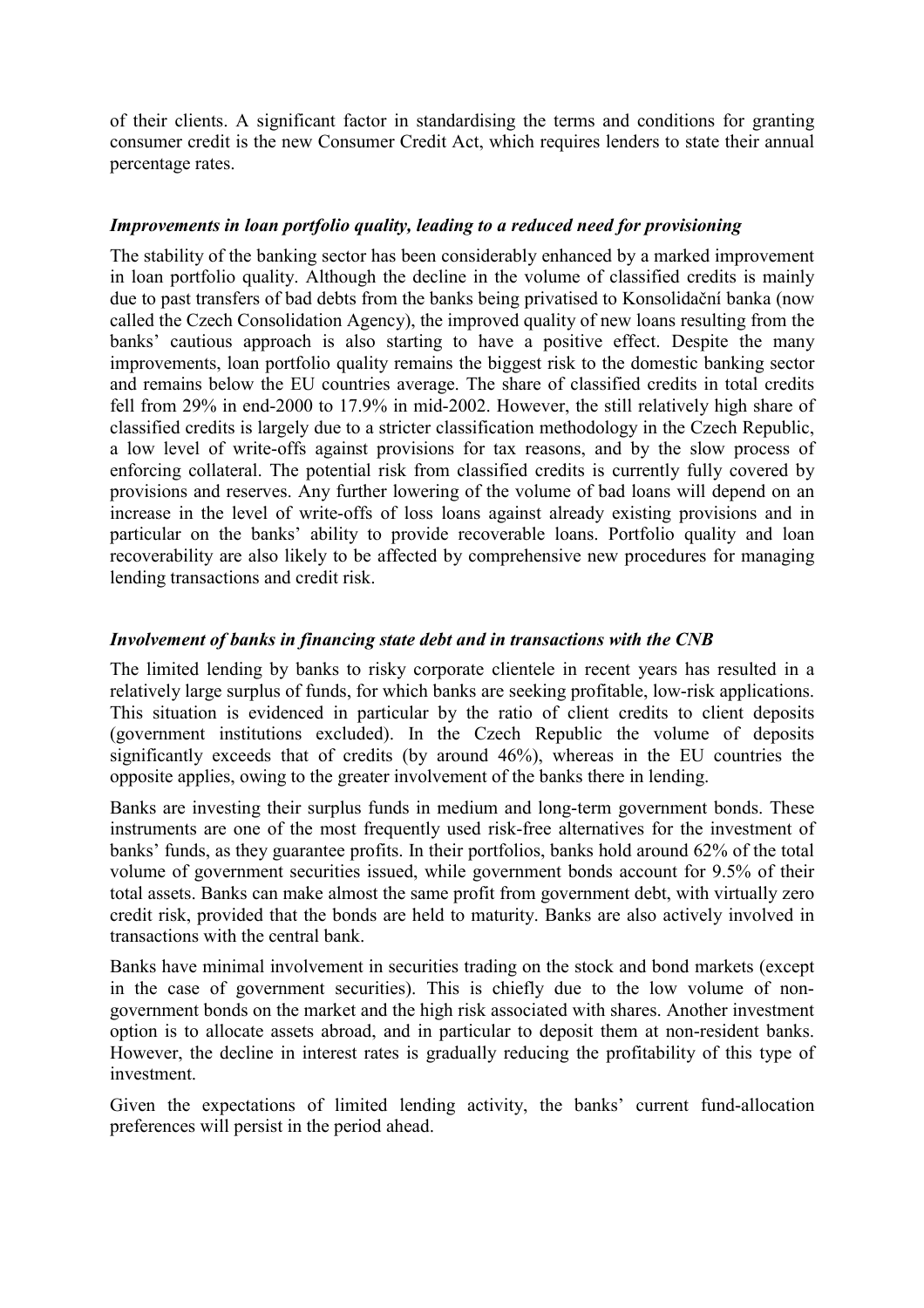## *A reduction in the growth rate of primary funds*

In 2002, the banking sector faced growing competition on the client deposit market. Up until mid-2002, the banking sector's funds stagnated while non-banking forms of investment of households' income, in particular in life insurance, pension schemes or possibly the capital market, displayed steady growth. The main advantage of banking products is their greater liquidity. Against this, the alternative forms of investment generally offer higher returns, owing to lower taxation, state contributions and suchlike.

Despite the development of alternative products, bank deposits still constitute the primary form of investment for the public, mainly because of the ease with which they enable payments and other transactions to be performed and because of a certain conservatism among part of the population. However, the effect of disintermediation is strengthening because of increasing returns on investment of households' funds and the public's growing knowledge of new products. This trend can be expected to continue.

# *Improved banking sector profitability*

The stability of banks is conditional on their ability to generate sufficient profits. In 2002, banks carried on their activities against a background of low and still-falling interest rates on the inter-bank market, which considerably affect the interest rates announced by the banks. The main sources of profit from financial activities – interest and fees and commissions – are a stable component of profitability. Profit from financial market operations – which may bring in an immediate profit or loss, but is not a stable long-term source of earnings – is a volatile component. The increase in profit again compared to 2001 is partly attributable to growth in interest profit, particularly from transactions with banks. Growth in non-interest profit, of which fees and commissions were the most significant component, was the decisive factor. The stable growth in profit from fees and commissions caused its share of the total profit from financial activities to increase to around one quarter, although this is still below the EU average (30%). The reduced requirements to set aside provisions and reserves, coupled with the slower growth in administrative costs, led to relatively high net profitability of the banking sector.

In comparison with the EU countries, the Czech Republic exhibits greater diversification of margins (i.e. the difference between the interest rate and the market reference rate) on particular products, while the overall margin is only slightly lower than in the EU. Banks in the Czech Republic enjoy margins on credits granted to households which are roughly three times higher than in the EU (thanks to high demand and a willingness on the part of the public to accept market conditions). Conversely, they achieve lower margins on credits granted to businesses. Deposit margins are at roughly the same level as in the EU. The return on average assets (ROAA) of the banking sector´s net profit increased annually from 0.9% to 1.32%, which is more than double the usual level of the banking sector in the European countries  $(0.53\%)$ .

The domestic banking sector is expected to record rising profitability. It will achieve this by taking advantage of the potential for cost cutting and by generating new income based on expansion of business activities and on risk management. These developments will be driven by the desire of investors to increase the value of their investments.